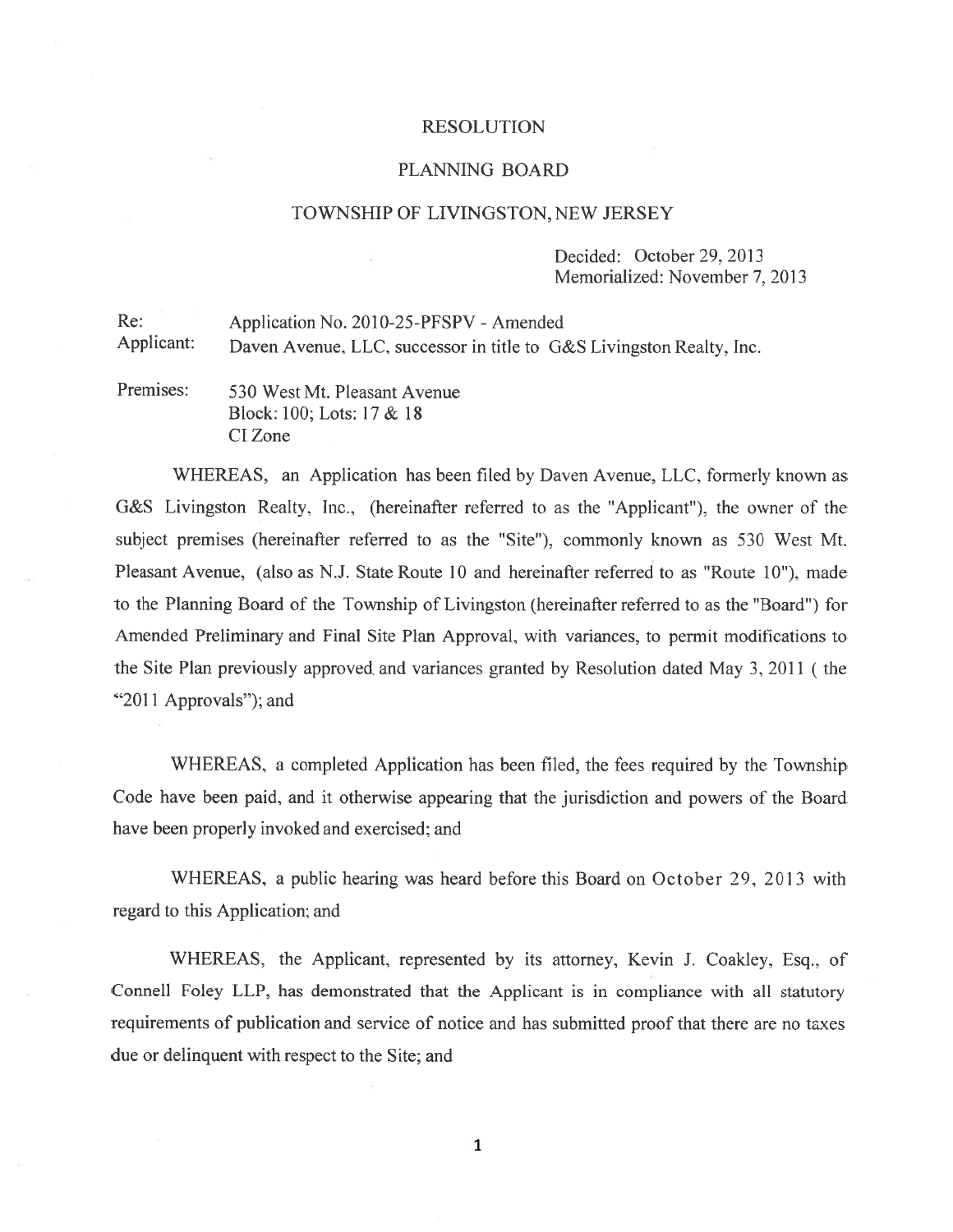WHEREAS, the Board has heard and considered the testimony of the Applicant and its exper<sup>t</sup> witnesses and gave members of the public an opportunity to ask questions and presen<sup>t</sup> evidence;

NOW, THEREFORE, the Board does make the following findings of fact and conclusions of law regarding this Application:

- $\mathbf{1}$ . The Board on the motion of the Chairman and recommendation of the Township Engineer granted waivers from the requirement to provide an environmental impact statement, <sup>a</sup> stormwater managemen<sup>t</sup> <sup>p</sup>lan and drainage calculations as the Site Plan changes do not involve any of those matters.
- 2. The Applicant presented the testimony of Mr. Michael Lanzafama, admitted as an exper<sup>t</sup> in engineering and planning, of the firm of Casey & Keller, Inc. Lanzafama was responsible for preparation of the Amended Site Plan and for revisions agreed to in the course of the hearing. He testified that in preparation for occupancy by two new tenants, Buy Buy Baby and Cost Plus World Market, certain changes were made to accommodate the use and occupancy of these two tenants in Building A, the building formerly occupied by Linens <sup>N</sup> Things. He noted that the propose<sup>d</sup> and approve<sup>d</sup> expansion of Building <sup>C</sup> by <sup>a</sup> 7,150 square feet addition has been removed from the Amended Site Plan thereby decreasing the parking requirement according to the Ordinance to 625 spaces. The Amended Site Plan proposes 557 regular parking spaces (including 15 banked spaces for future use) and 16 handicapped spaces for a total of 573 spaces. Mr. Lanzafama noted that the parking ratio would now be greater than was approved by variance in the 2011 Approvals. The 2011 Approvals had 4.04 spaces per 1000 square feet and the new ratio was 4.126 spaces per 1000 square feet. He also noted that shopping cart carrels are not counted as parking spaces in the Amended Site Plan. The proposed Building B approved on the Site Plan remains on the Amended Site Plan, but has not been constructed as no tenant has ye<sup>t</sup> committed for that Building or for Building C.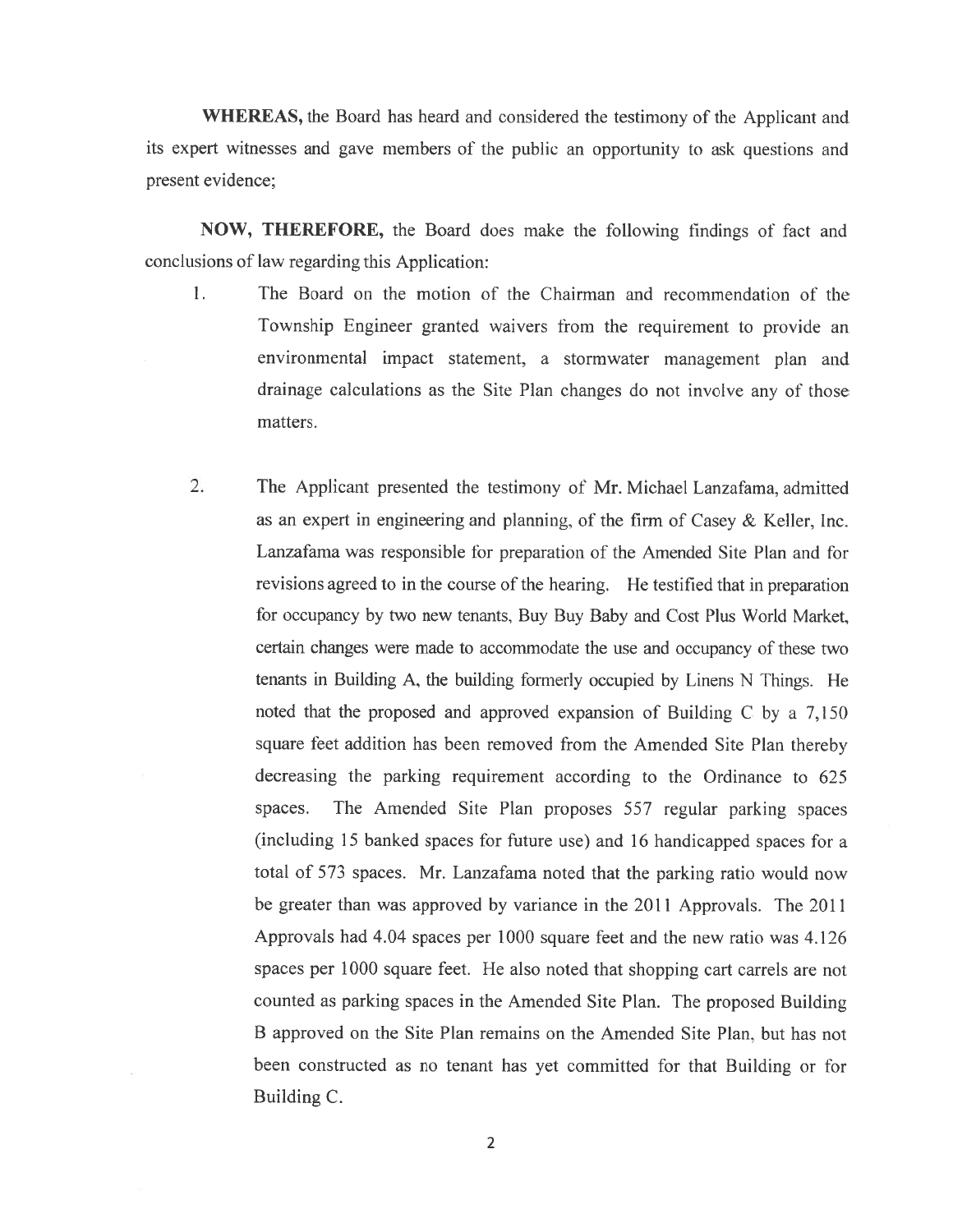3. Mr. Lanzafama discussed the pedestrian sidewalks and marked crossings added to the Amended Site Plan to accommodate shoppers who may par<sup>k</sup> other than directly in front of Building A, hut closer to Building C, or who want to walk from one Building to another. He also noted that <sup>a</sup> ramp was created on the Amended Site Plan on the front of the Buy Buy Baby store running from west to east due to the change in grade and to make entrance by pregnan<sup>t</sup> women and parents pushing strollers much easier than having to use stairs. He testified that the ramp is not ADA compliant as it need not be because there is handicap compliant access. Providing the ramp required that the landscaped islands and the parking field to the south of Building <sup>A</sup> needed to be moved in the southerly direction and relocated: which is reflected on the Amended Site Plan. A colorized version of Sheet 3 of the Site Plans was used as an Exhibit and marked as A-1 for Mr. Lanzafama's testimony.

- 4. Mr. Lanzafama also described two refuse areas where dumpsters are to be located on the western side of Building A; however, the Board encourage<sup>d</sup> and Mr. Lanzafama agreed to relocate the dumpsters to another location where loading and unloading of the dumpsters would not block traffic from Industrial Parkway which connects to Daven Avenue through the Site. The relocation would be subject to the approva<sup>l</sup> of the Township Engineer.
- 5. Mr. Lanzafama also agree<sup>d</sup> to provide <sup>a</sup> construction sequencing of the ramp, sidewalks and relocation of the parking field in front of Building <sup>A</sup> to the Township Engineer for his review and approval.
- 6. The Board noted that Building <sup>A</sup> is on both lots and although counsel represented that the two conditions in the prior approva<sup>l</sup> were complied with regarding recording deeds requiring both lots to be sold together if sold, and for cross-parking and access and egress easements. no setback variance for the encroachment on the lot line was granted. Mr. Lanzafama and counsel asked that this be remedied in this application.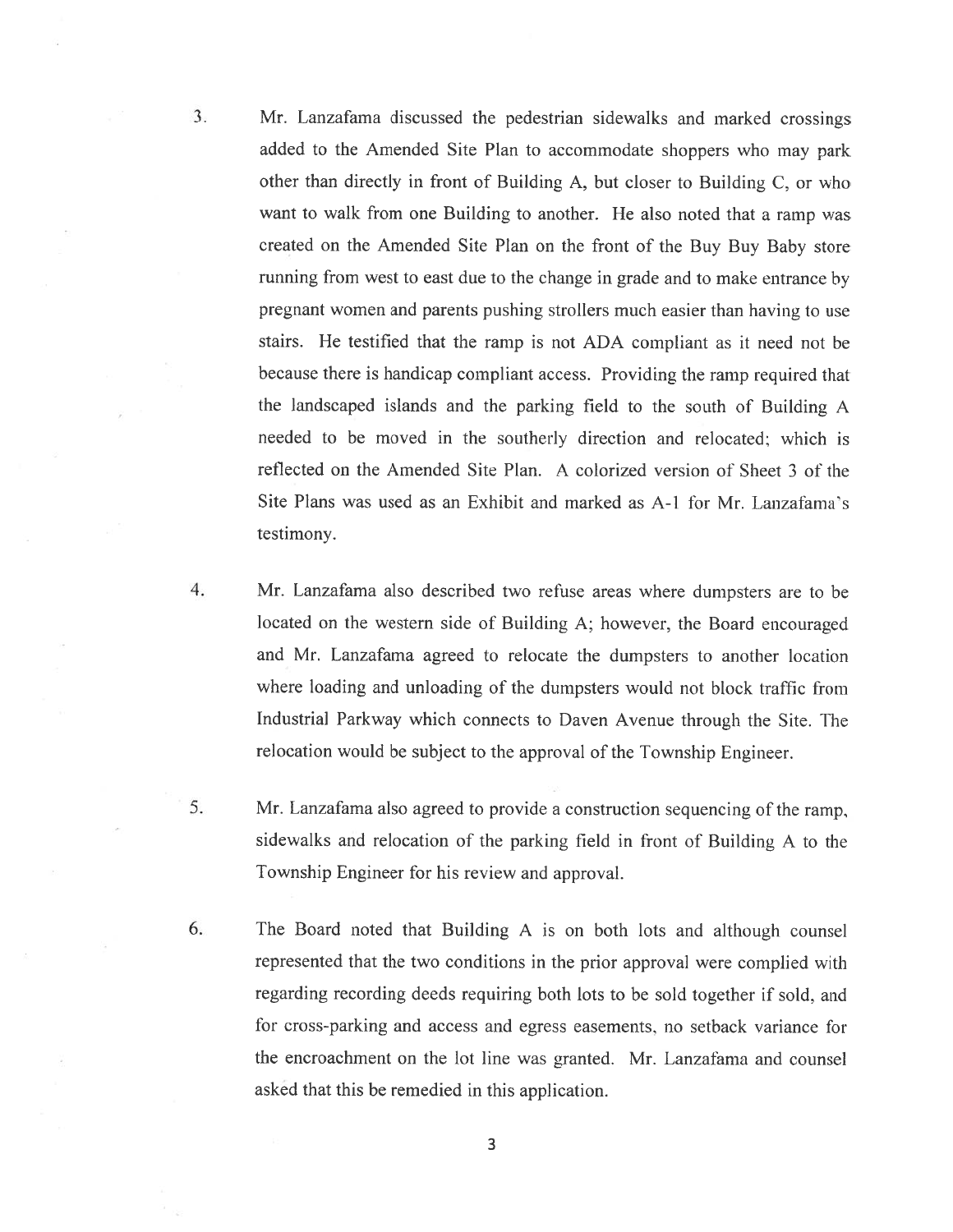- 7. On questioning by the Planner for the Township. Mr. Lanzafama noted that the westerly landscaped island on the Amended Site Plan was difficult to see and that he would correct the Amended Site Plan so its location would he ascertainable.
- 8. Mr. Lanzafama then described variances required for the proposed signage, but after testimony by the Applicant's architect, the Board decided to defer action on the signage variances requiring that the Applicant return December 3, 2013, without additional notice, to provide information on existing signage in the vicinity and on the originally approved Site Plan which was implemented when the Site was occupied so the Board could compare the proposed façade and screen wall signs to those other signs in the Township in the vicinity.
- 9. Mr. Lanzafama did describe the window boxes on the façade of the Buy Buy Baby store which would have graphics depicting parents and children, but no pictures. text or sale items. In this regard Mr. Lanzafama stated that the Applicant had requested a variance from the requirement of Code  $\S$  170-92.F.(l)(c) that <sup>a</sup> minimum of 60% of the storefront at <sup>a</sup> height of between 3 and <sup>8</sup> feet above grade he transparent <sup>g</sup>lass; as Building <sup>A</sup> would have only 31% for the Cost Plus World Market store and 20% for the Buy Buy Baby store.
- 10. Scott Hoffland, AlA, from Cleveland, Ohio and licensed in New Jersey as an architect was recognized as an exper<sup>t</sup> in architecture and testified for the Applicant. He noted that the tenants for Building <sup>A</sup> had required the proposed signage and that his job was to make the signage proportional to the façades on Building A and to segments of the screen wall facing Route 10, which screen wall segments were smaller than the façades on Building A.
- 11. The Board noted that although Building <sup>A</sup> is in compliance being <sup>28</sup> feet in height, the existing and propose<sup>d</sup> facades had parape<sup>t</sup> walls <sup>40</sup> feet in height, and <sup>a</sup> variance was presume<sup>d</sup> to exist in the original approvals, or this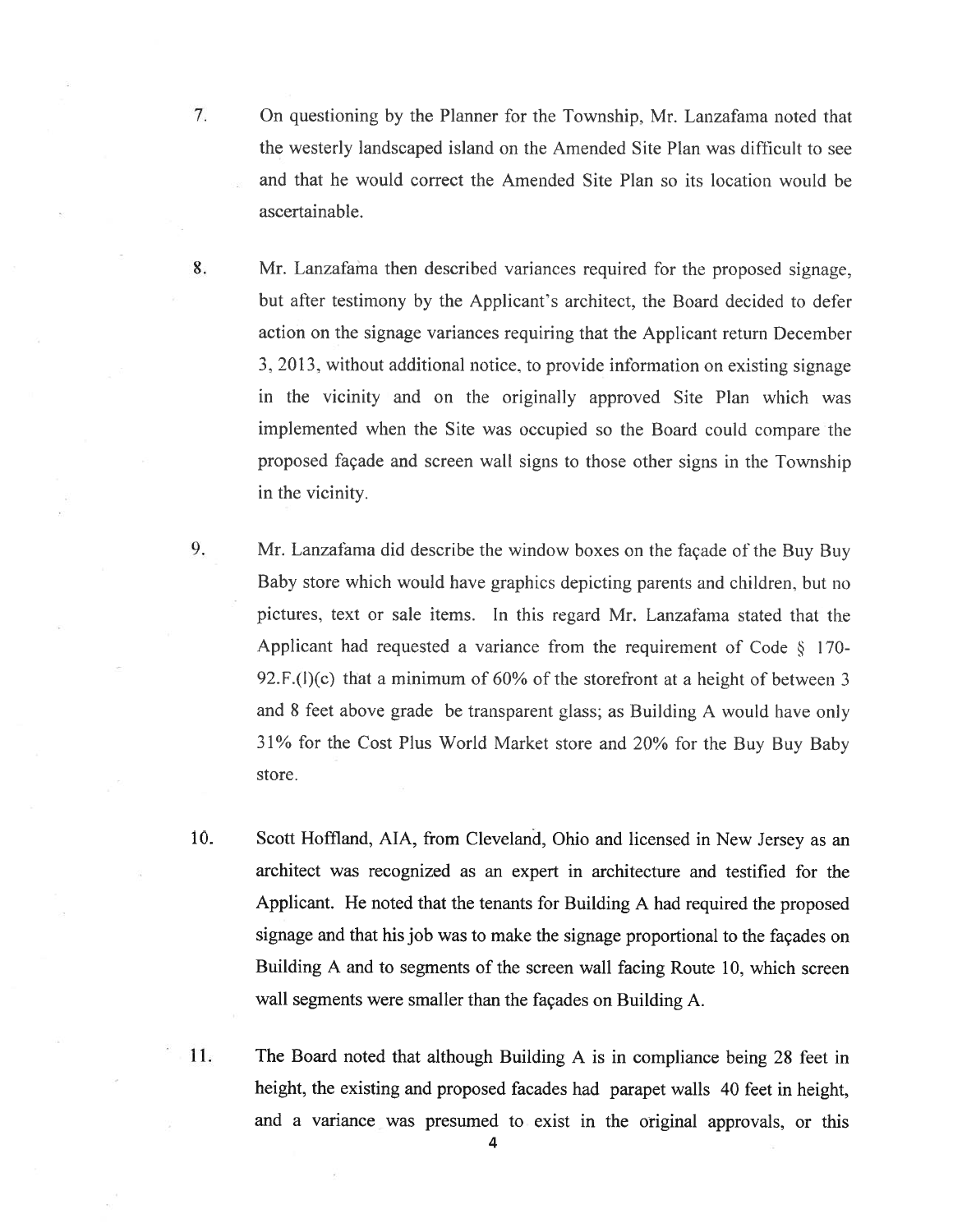condition was approved previously based on the prior Ordinance.

- 12. As indicated above, although Mr. Hoffman explained that the size of the signs could be reduced, the Board decided not to act on any sign variances until additional information was presented at the December 3, 2013 hearing on the matter.
- 13. The Board noted the current condition of the Site and required the Applicant to make repairs to the sidewalks, curbs. parking lot surfaces, striping, and landscaping at the Site.
- 14. Opportunity was provided for members of the public to ask questions of the xitnesses and to testify as to the Application, but none came forward to ask questions or to testify.

NOW THEREFORE, BE IT RESOLVED by the Board. having duly considered the evidence presented by the Applicant, and having heard the testimony of the witnesses presented by the Applicant, and the public being given an opportunity to ask questions of the witnesses and to testify, and the Town Engineer and Planner having been given an opportunity to review the Amended Site Plan and advise the Board; the Board concludes as follows:

A. The Application for Amended Preliminary and Final Site Plan approval be and is hereby approved to allow: elimination of the previously approved 7,150 square feet addition to Building C; the installation of <sup>a</sup> ramp in front of Building A; the relocation of the parking field and landscaped islands to the south of Building A; and the installation of sidewalks and cross-walks for pedestrians to and from Buildings A, B and C. The Board finds that the Application complies with the requirements of the Cl Commercial Industrial District Zone, that the Plans as modified in the course of the hearing provide adequate buffers and parking. and that the terms and conditions agreed to by the Applicant and set forth herein are par<sup>t</sup> of this approval. The two trash dumpsters nov depicted on the west side of Building A will be relocated to <sup>a</sup> location, subject to the approval of the Township Engineer, where the trucks that will pick up the refuse will not block traffic to or from Industrial Parkway.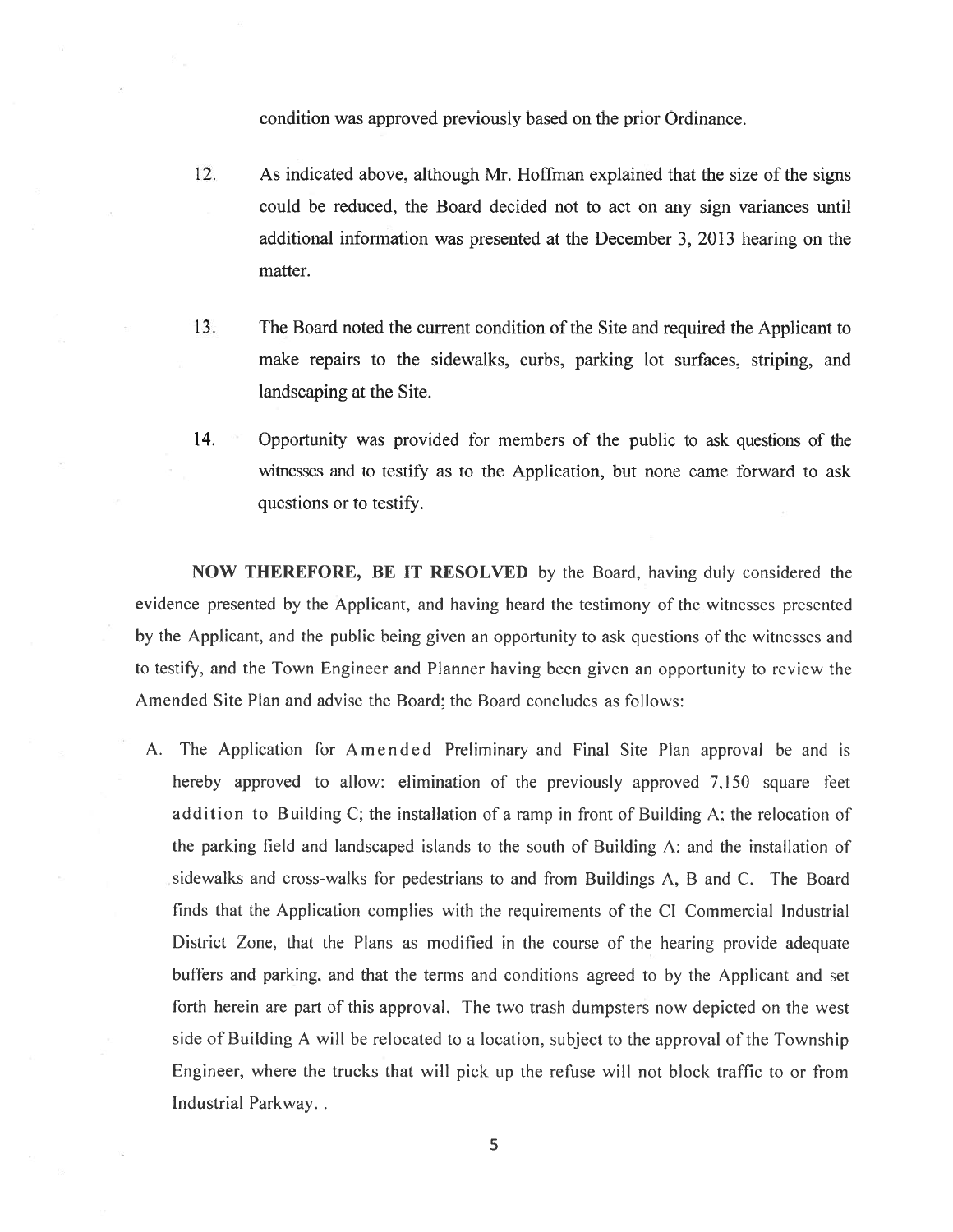- B. The Board finds that the Applicant has satisfied the statutory criteria for the approva<sup>l</sup> of the gran<sup>t</sup> of the variances listed herein. The Board finds that said variances are necessary due to the existing conditions on the property, including the buildings previously constructed and the unusual configuration of the Site, and that <sup>a</sup> gran<sup>t</sup> of the variances will not have any substantial impact on the public good, and can be granted without substantial detriment to the Township Zoning ordinance and Zone Plan.
- C. The variances approved are as follows:

1. Township Code § 170-94.E.(l) requires <sup>625</sup> parking spaces. The Applicant requests approva<sup>l</sup> of <sup>a</sup> total of <sup>573</sup> parking spaces; including <sup>15</sup> spaces to be banked for future use at locations shown on the Site Plan resulting in <sup>a</sup> variance of <sup>52</sup> spaces. The Board previously granted <sup>a</sup> variance of <sup>67</sup> parking spaces and finds the reasons for the prior variance apply herewith.

2. Township Code §170-92.F.(l)(c) now in effect require that 60% of Building <sup>A</sup> 's facade between the heights of <sup>3</sup> feet and <sup>8</sup> feet above grade be transparent glass. There being significant additional glass at greater heights of the facade; the Applicant proposes <sup>a</sup> glass area of 3 1 % for the Cost Plus World Market store and 20% for the Buy Buy Baby store; resulting in gran<sup>t</sup> of the variance requests of 29% and 40% respectively.

3. A variance is requested to allow continuation of the existing condition wherein Building A is located on both Lots 17 & 18 because Building C violates the setbacks on both lots. The Board hereby grants <sup>a</sup> variance from the setback requirements on the two lots created by the locations of Buildings <sup>A</sup> and B.

D. The approvals and grants herein are subject to the following Conditions agree<sup>d</sup> to by the Applicant:

1. The Board retains jurisdiction over tenant signage until issuance of <sup>a</sup> certificate of occupancy for each tenant.

2. All the Conditions in the 2011 Approvals not complied with to-date remain applicable to the Site and the Applicant, excep<sup>t</sup> to the extent expressly modified by this approva<sup>l</sup> of the Amended Site Plan and variances granted.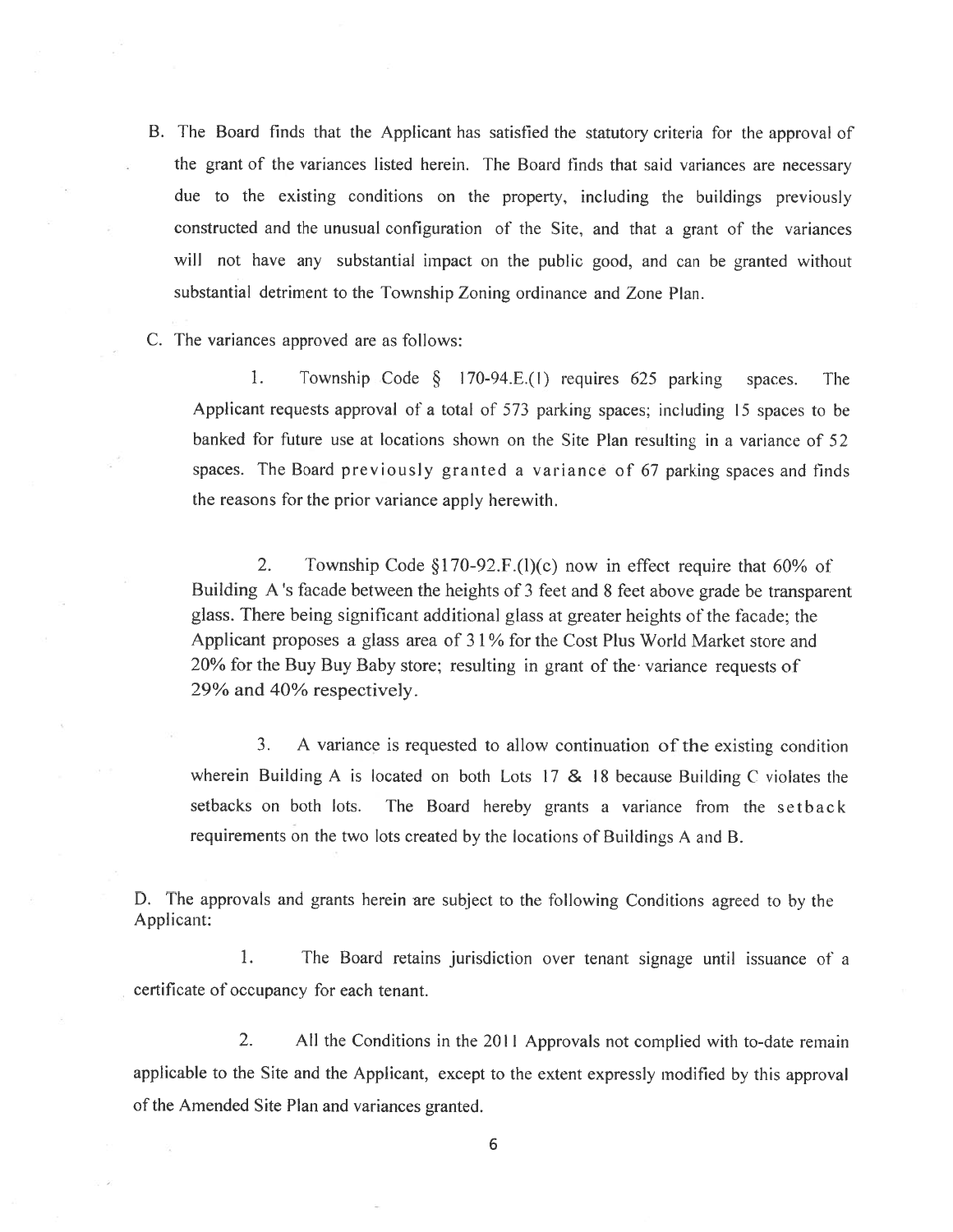3. The Applicant shall enter into an amendment to the presen<sup>t</sup> Developer's Agreement in such form and on such terms as necessary to conform to this amended approval and as approved by the Township Attorney and containing provisions that the Township Engineer deems necessary.

4. The Applicant shall, subject to the Township Engineer's approval, relocate the waste areas on the west side of Building A to <sup>a</sup> location where the trucks that will <sup>p</sup>ick up the refuse will not block traffic from Industrial Parkway.

5. The Applicant shall provide <sup>a</sup> sequencing <sup>p</sup>lan, subject to the Township Engineer's approval, for the installation of the various improvements. ramps. walkways, sidewalks and crosswalks and the moving of the parking lot field to the south and east of Building A.

6. The Applicant shall make the repairs to the sidewalks, curbs, parking lot surfaces, striping, and landscaping at the Site noted on the record by the Township Engineer and by the Board.

7. The Applicant shall respond to all written comments of the Township Engineer and resolve those to the satisfaction of the Township Engineer, excepting signage matters to be resolved by the Board at <sup>a</sup> subsequent hearing.

8. The Final Amended Site Plan shall include all notes and requirements requested by the Township Engineer's letter of October11, 2013.

9. The Applicant shall provide "As Built" Site Plan, survey and architectural <sup>p</sup>lans to the Township Engineer and Construction Official before any certificate of occupancy is issued.

10. Conditions Numbered 1. 3. 4, 6-16. 18 and 19 of the Board's Model Conditions of Approval as modified therein and attached hereto are hereby incorporated herein.

11. Conditions 3. 4. 5, <sup>7</sup> and 8 above and Model Conditions of Approval Nos.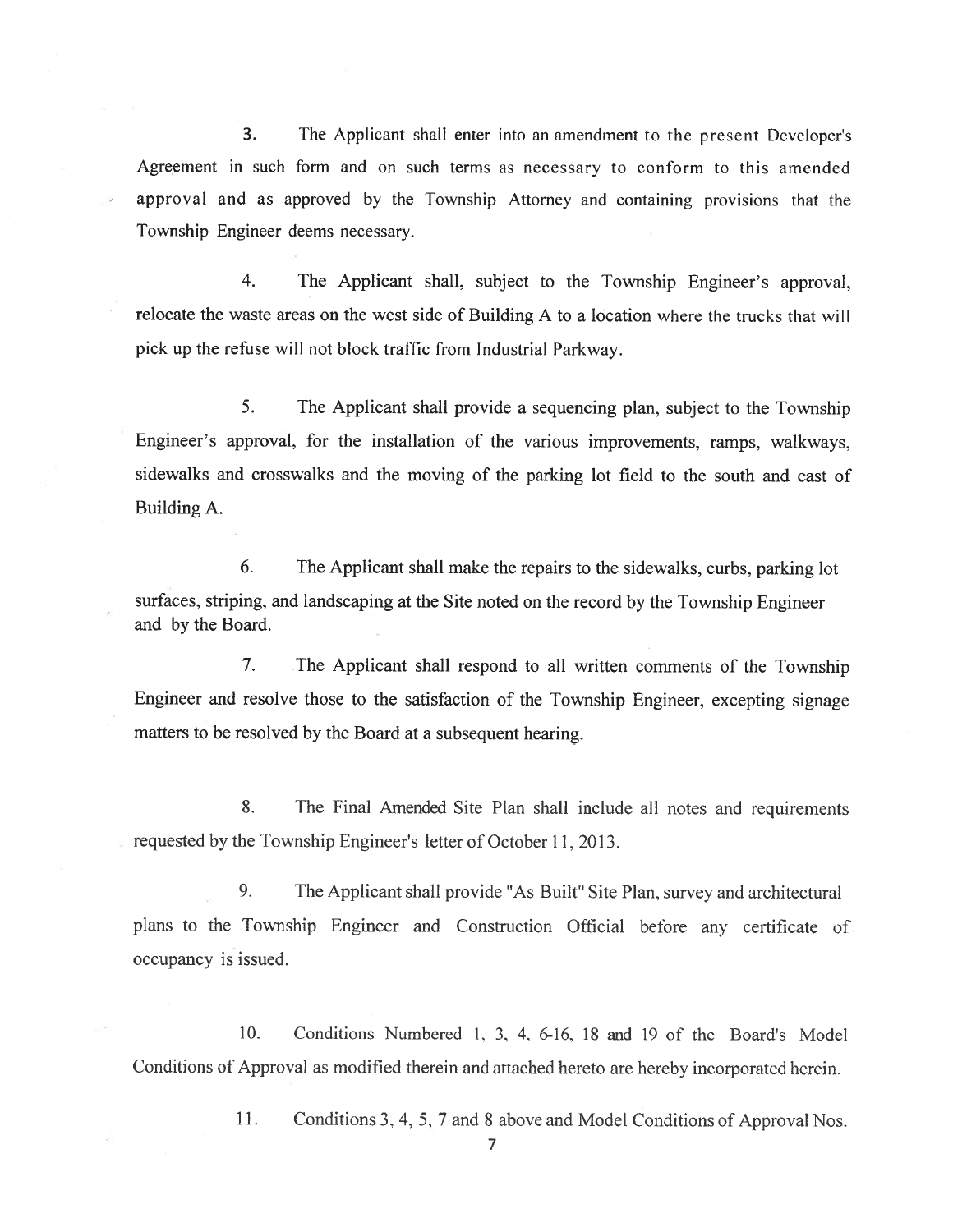6, 11, and 18 are conditions precedent to issuance of any permits by the Township other than permits for internal demolition.

NOW, THEREFORE, for the reasons set forth herein and as stated on the record by the Members of the Planning Board of the Township of Livingston, it is resolved that the Application for Amended Preliminary and Final Site Plan approval and the itemized variances set forth herein he and are hereby granted and approve<sup>d</sup> subject to the limitations, exceptions, terms and Conditions set forth herein.

This is a memorialization of the decision of the Planning Board of the Township of Livingston made in <sup>a</sup> Special Meeting on October 29, 2013 wherein Board Members Kalishman, Santola, Anthony, Ratner, Kimmel. Klein. Leopold. Meade and Dinar, voted in favor of the Resolution; they being all of the Members.

Peter M. Klein, Chairman

<sup>I</sup> hereby certify this to be <sup>a</sup> true and accurate copy of the Resolution adopted by the Planning Board of the Township of Livingston in Open Conference Meeting on November 7, 2013 memorializing the decision of the Planning Board on October 29, 2013.

Jackie Coombs-Hollis, Secretary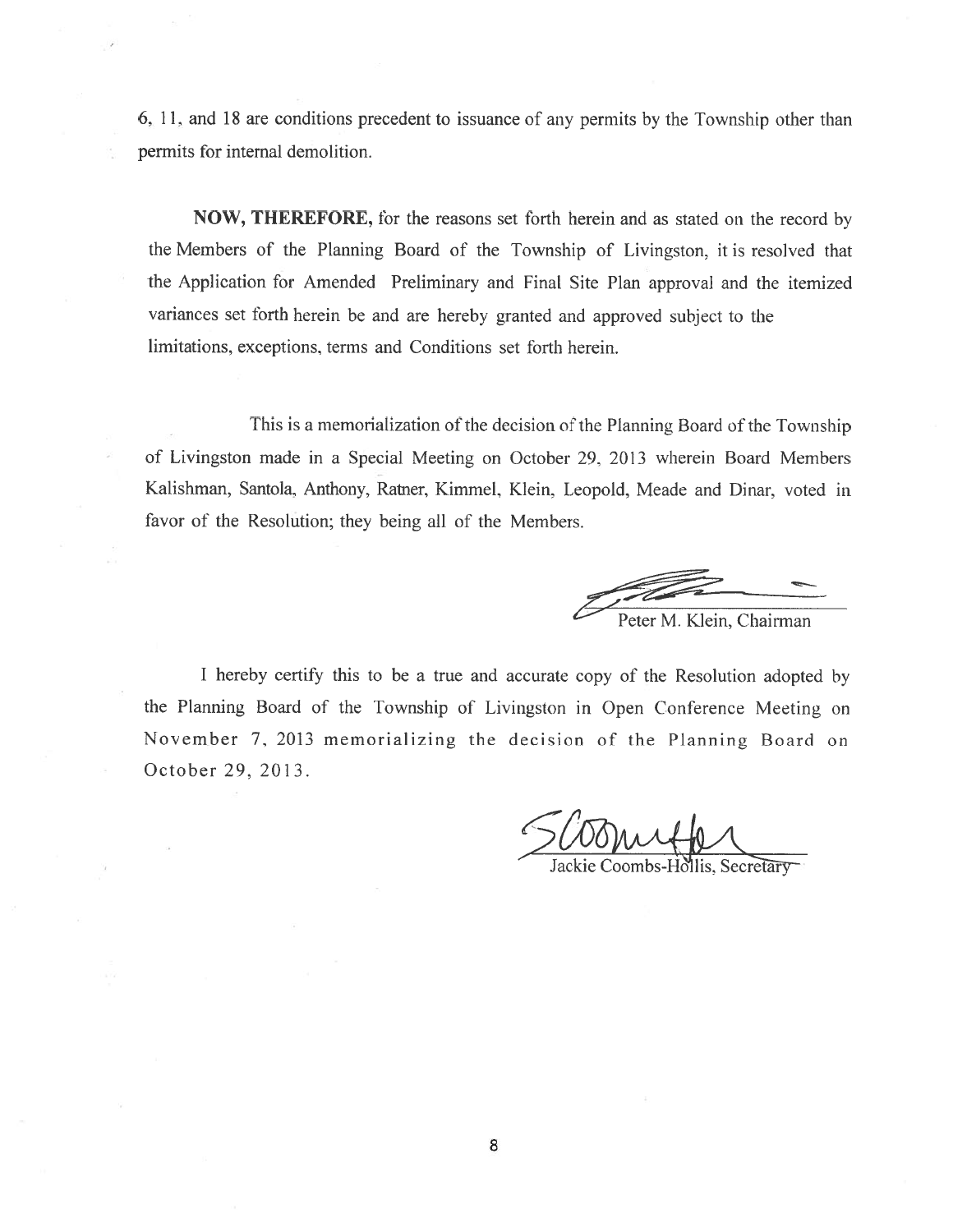# PLANNING BOARD, TOWNSHIP OF LIVINGSTON

# Model Conditions of Approval (As Amended through February 12, 2013)

Every application turns on its own facts and is judged on its own merits. Listed below are models of conditions which may be considered "standard". A standard can be tailored to specific circumstances, and may not always apply. Other or additional conditions may be tailored for any application.

### 1. Architecture

- a. Rooftop ancillary structures and equipment (other than alternative small energy systems and communications equipment) shall be screened by material compatible with the exterior finish of the building and matching the exterior color of the building as closely as possible.
- b. Enclosures of trash bins, recycling bins or dumpsters shall be of the same type of materials and the same color as the exterior finish of the building.

#### 2. Blasting

In the event that blasting be necessary on the Site, the following conditions shall apply in addition to all requirements of federal law or regulations:

- a. All blasting operations shall be performed in strict compliance with N.J.S.A.  $21:1A-128$  et seq. and N.J.A.C. 12:190-1.1 et seq., or superseding requirements.
- b. A pre-blast inspection of all structures on all properties adjacent to the Site or within 200 feet of the intended blasting location (whichever is the greater distance) shall be conducted at Applicant's expense. It shall be conducted no more than 60, nor less than 30, days before blasting commences. <sup>A</sup> written repor<sup>t</sup> of the inspection results shall be provided to the owner of each structure inspected within 10 days after completion of the inspection.
- c. Blasting shall occur only between 10:00 a.m. and 3:00 p.m. on Monday through Friday. Blasting during other hours may be permitted, temporarily, by the Township Engineer upon his finding that <sup>a</sup> condition constituting an emergency exists and necessitates such permission.
- d. Applicant shall coordinate all blasting with the Livingston Police and Fire Departments. If traffic control is required, it shall be provided at Applicant's expense.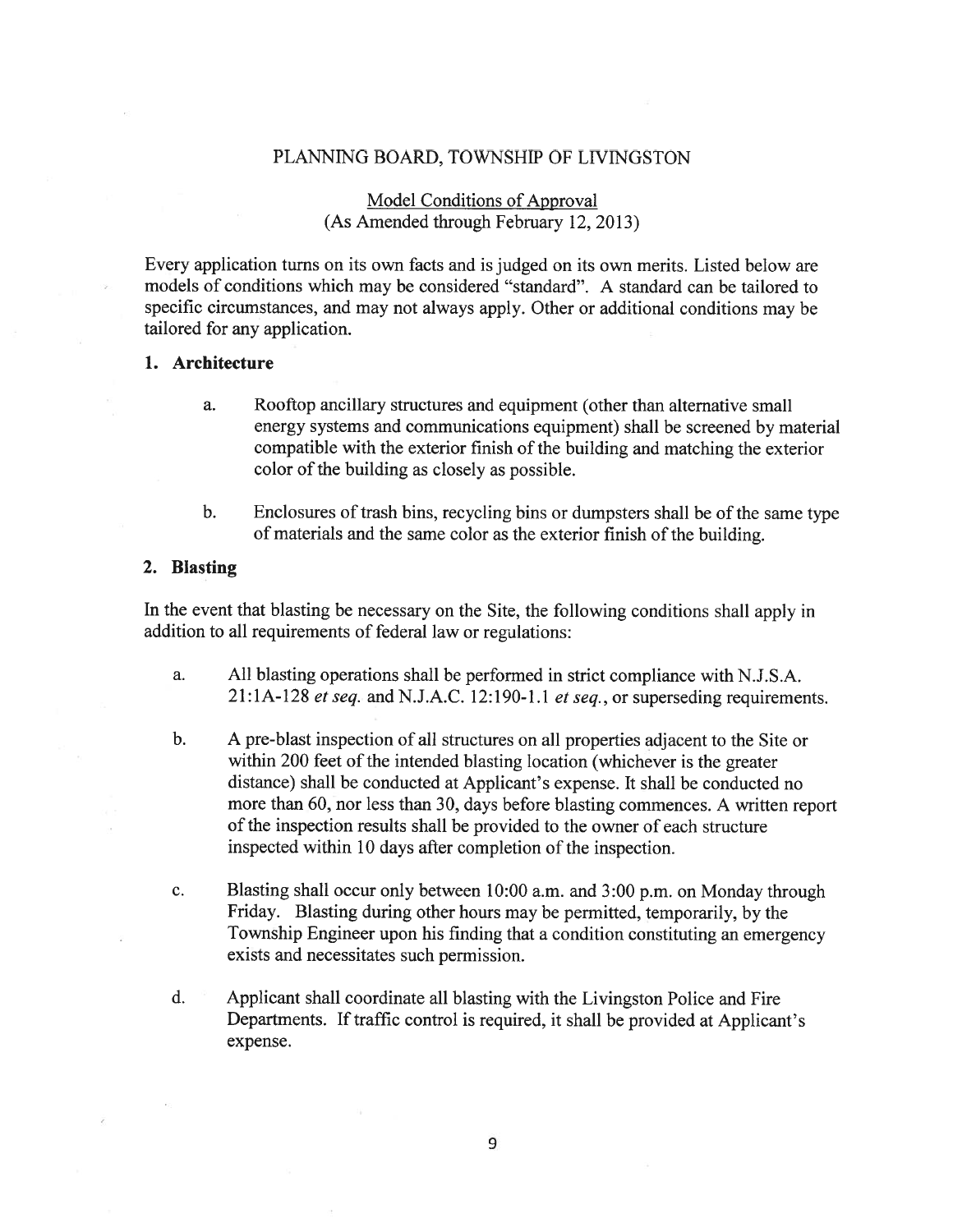- e. Applicant shall give the Township Engineer, the Chief of Police, the Fire Chief, and all owners of structures required to be inspected under "b" above, written notice of scheduled blasting operations to be received not less than 20 days, nor more than 40 days, prior to their commencement. If scheduled blasting operations are delayed or suspended they shall not be resumed until new notice has been given and received. All notices shall include the name and telephone number of Applicant's representative for purposes of receiving and responding to questions and comments.
- f. These conditions do not supersede any requirements of law or regulation that are more strict or restrictive.

### 3. Cleanliness During Demolition or Construction

- a. At the close of each work day the Site shall be thoroughly cleaned and all trash and construction debris, including that within buildings under construction, shall be placed in covered dumpsters. Dumpsters shall be removed from the Site, and replaced, before they overflow.
- b. Not less often than weekly, and whenever else required by the Construction Official or the Township Engineer, the public streets adjacent to the Site shall be manually or mechanically broom swep<sup>t</sup> to remove dirt, mud or debris originating from the Site and located within 500 feet of the Site.
- c. Dust suppression methods acceptable to the Construction Official and the Township Engineer shall be utilized on the Site.

## 4. Deeds & Easements

- a. All conditions of approval that are continuing conditions shall be set forth within all deeds executed with regard to the Site.
- b. All deeds, easements, dedications or restrictions required by this approva<sup>l</sup> shall be subject to review and approva<sup>l</sup> by the Board Attorney prior to signing and shall be filed for recordation after such approval. The Applicant shall submit proo<sup>f</sup> of such recordation to the Board Secretary, the Township Engineer and the Construction Official prior to the issuance of any permits.

#### 5. Detention Basins

a. Stormwater managemen<sup>t</sup> basins shall be established on lots created for that purpose only. No structures that are not an approved par<sup>t</sup> of the storrnwater managemen<sup>t</sup> system shall be erected on any such lot. Such basins, together with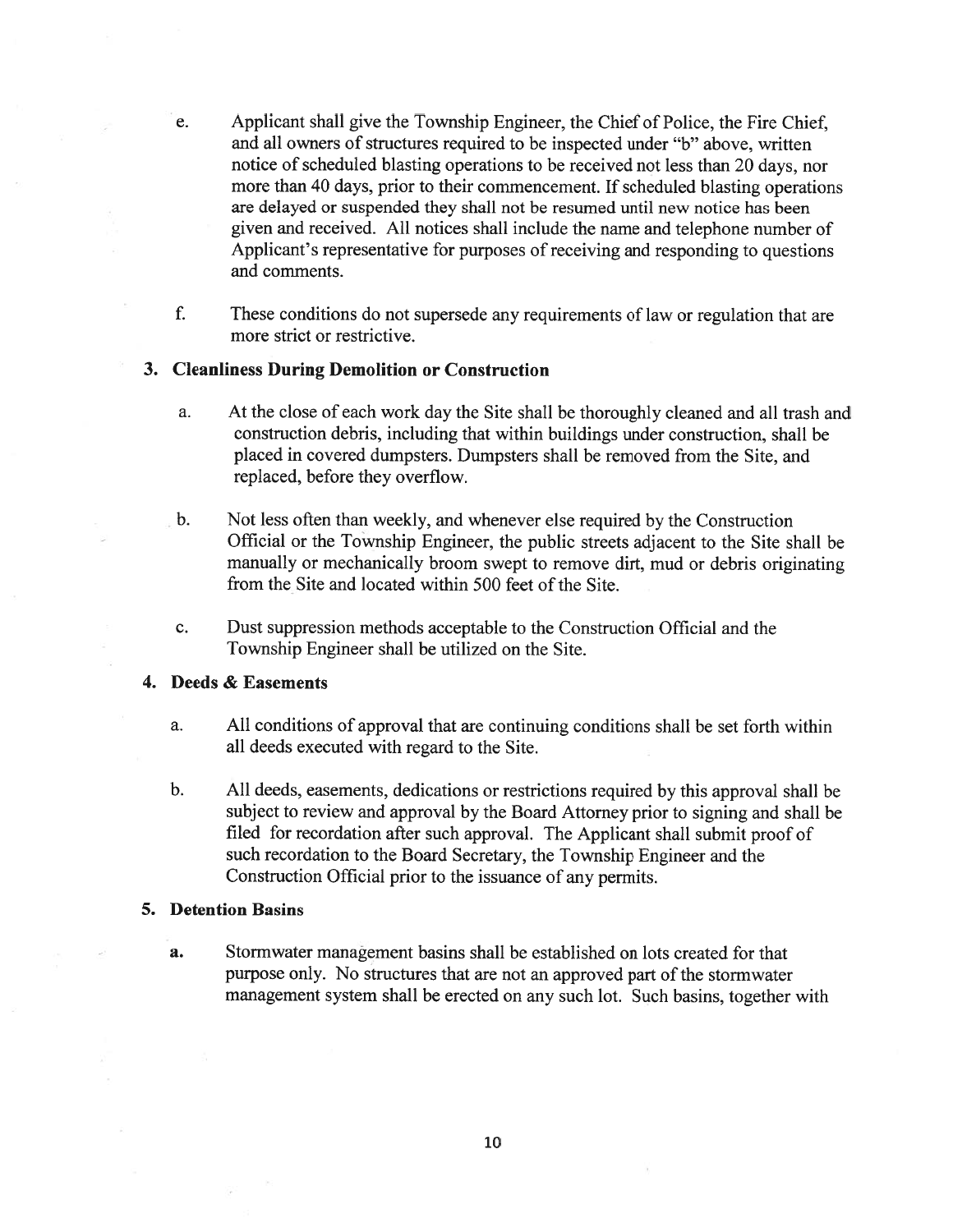their required landscaping and fencing, shall be completed, and shall have been inspected and approved by the Township Engineer, prior to issuance of the first Certificate of Occupancy.

- b. If the approval of the Application calls for title to such <sup>a</sup> lot to be transferred to the Township; at such time as the Township accepts any new streets or roads on the Site, title to the lot shall be conveye<sup>d</sup> to the Township provided that the Township Engineer is then satisfied that the basin has been constructed in full compliance with all applicable requirements. The deed conveying such title shall be subject to prior approva<sup>l</sup> by both the Board Attorney and the Township Attorney.
	- c. A maintenance plan meeting the requirements of the Residential Site Improvement Standards or the Township's Stormwater Control Ordinance, or both, as applicable, shall be prepared by Applicant and shall have received the approval of the Township Engineer prior to issuance of any construction permit. Any future revisions to the maintenance plan shall not become effective until the Township Engineer's approval shall have been obtained.
	- d. Unless maintenance of the basin is assumed by the Township or <sup>a</sup> public agency as its direct responsibility, (1) the maintenance <sup>p</sup>lan and any future revisions of it shall be recorded upon the deed of record for the property in terms approve<sup>d</sup> in advance by both the Board Attorney and the Township Attorney; and, (2) the Applicant shall provide <sup>a</sup> performance bond for such maintenance, including landscaping and cleanliness.

### 6. Final Plans

Prior to the issuance of any Township permit for demolition of any structure, other than internal demolition of Building A, preparation of the Site, or construction of any improvement:

- a. The full text of all of the conditions of this approval, and all plan changes agreed to in the course of the hearing, shall be set out on final <sup>p</sup>lans submitted to the Construction Official, the Township Engineer and the Board Secretary; and
- b. Such final <sup>p</sup>lans shall have been reviewed by the Board Secretary or the Board's Planning Consultant for determination of whether the <sup>p</sup>lans conform to the Board's approvals and shall then have been signed by the Board Chairman, the Board Secretary and the Township Engineer.
- c. Such final plans shall comply with the Uniform Construction Code and the Barrier Free Subcode as then in force in the State of New Jersey. If, during performance of work pursuan<sup>t</sup> to the Board's resolution and permits that have been issued, field conditions indicate need for change(s),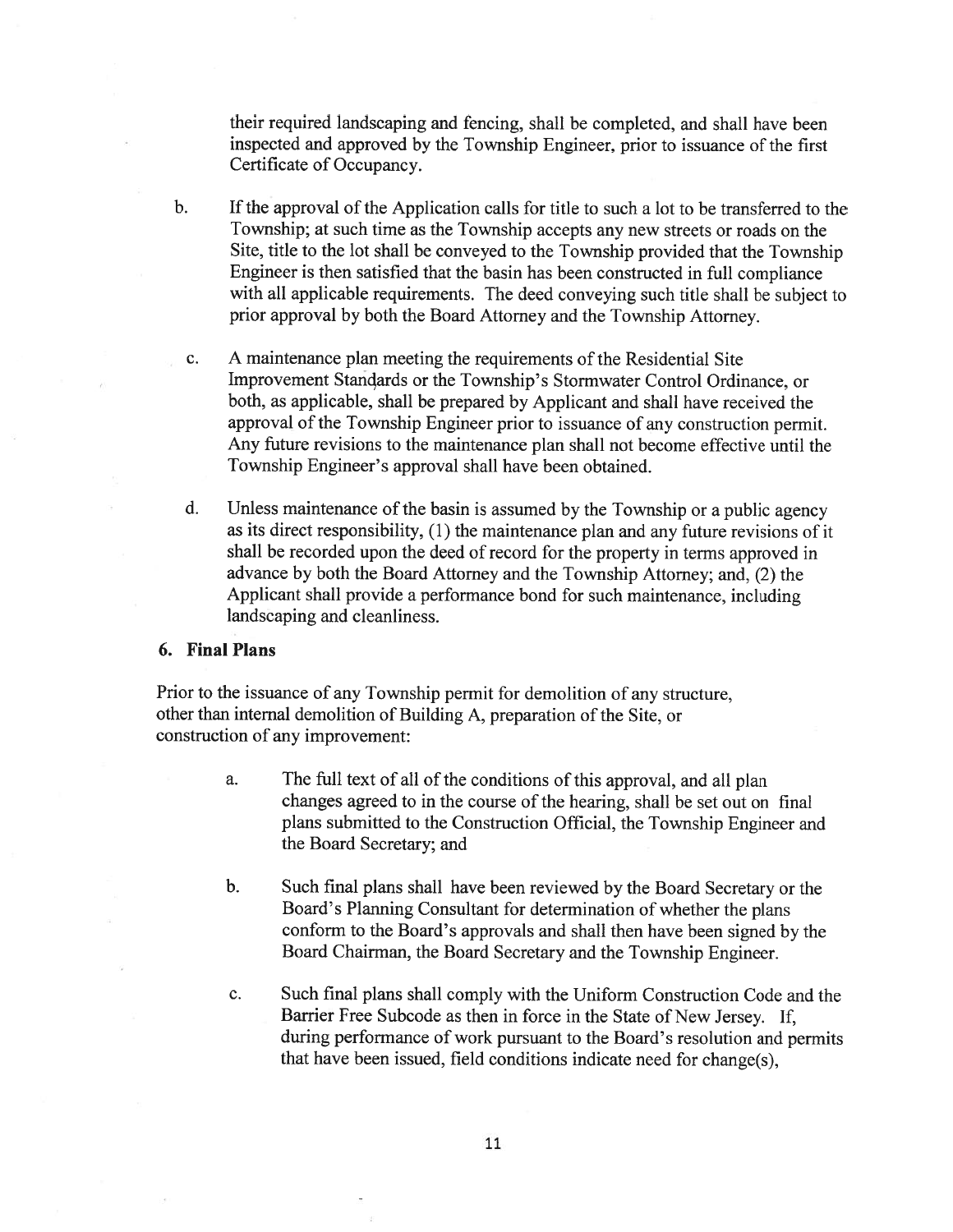such need shall be called to the attention of both the Construction Official and the Township Engineer for approval of any such change before it is implemented. If any such change is significant, permission to amend the Site Plan may have to be sought from the Planning Board. Until all requirements under approved plans and the Uniform Construction Code, including accessibility requirements, have been completed or bonded, any certificates of occupancy issued shall be temporary certificates only.

## 7. Flood Hazards

- a. Insert on the final site <sup>p</sup>lan and/or subdivision map <sup>a</sup> metes and bounds description of all flood hazard areas located on the Site.
- b. Insert in all deeds for individual lots that contain or are adjacent to flood hazard areas, and on the preliminary and final subdivision maps or <sup>p</sup>lats. the following covenant: "The lands designated herein contain flood hazard areas. There shall be no disturbance of any kind as to any flood hazard area unless permitted by N.J.D.E.P. pursuan<sup>t</sup> to the Flood Hazard Control Act, N.J.S.A. 58:16A-50 *et. seq.* or superseding requirements."

# 8. Guarantees and Bonds

- a. The approval of this Application is subject to the posting, with terms acceptable to the Township Engineer, of any and all required performance guarantees. bonds, soil erosion and sediment control approvals, and any other requirements of Township ordinances prior to the issuance of any permits for commencement of site preparation or construction.
- b. This approva<sup>l</sup> is also conditioned upon the Applicant's providing, prior to issuance of the first Certificate of Occupancy, <sup>a</sup> performance guarantee acceptable to the Township Engineer for any aspects of the approved landscaping or fencing that has not been completed by the time of issuance of such certificate.

## 9. Landscaping & Environmental Protection

- a. All deciduous trees <sup>p</sup>lanted shall have <sup>a</sup> caliper of not less than 2.5 inches measured at <sup>a</sup> height of 4.5 feet above groun<sup>d</sup> level. All evergreen trees <sup>p</sup>lanted shall have <sup>a</sup> height of 6.0 to 8.0 feet.
- b. Street shade trees shall be planted as required by Township Code  $\S$  170-72 and shall not be included in the calculation of Replacement Trees required by the Trees Ordinance.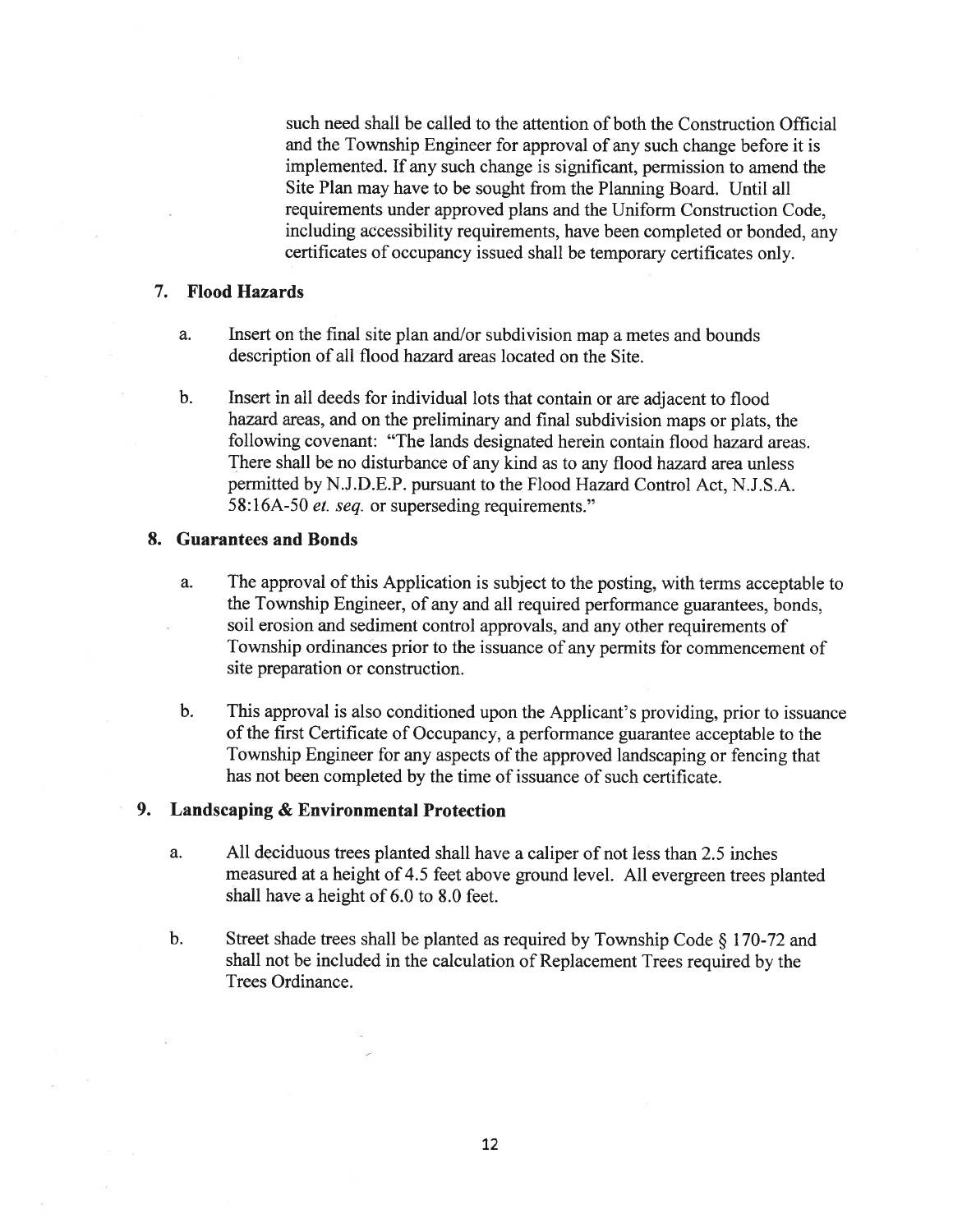c. Any tree or other planting installed in accordance with the plans which dies shall be replaced, within the current or next planting season, in kind and at the same size as it had reached at the time of death; excep<sup>t</sup> that if it died more than three years after planting its replacement need not be larger than the size it had reached three years after planting. The same replacement requirements shall apply to any tree or other planting installed in accordance with the plans if subsequently removed because of damage or disease.

d. No tree existing on the Site at the time of filing of the application shall be removed unless removal is approved under the Trees Ordinance or by this Board. Every existing tree to be preserved shall be tagged and shall be shown on the Site Plan or Subdivision Plan. During site preparation and during construction, each such tree shall be protected by snow fencing or <sup>a</sup> more substantial means approved by the Construction Official. No soils, excavated materials, or any construction equipment or building materials, shall be stored or operated within <sup>a</sup> root protection zone that shall be the greater distance of (i) the crown drip line, or (ii) <sup>a</sup> distance equal to caliper multiplied by one (1) foot. (but never less than eight (8) feet from the trunk of <sup>a</sup> tree to be preserved), or anywhere else where such soil or materials can adversely affect the health of trees to be preserved. All work done within the root protection zone shall be accomplished with hand tools.

- e. The grade of land located within the root protection zone shall not be raised or lowered more than three (3) inches unless compensated for by welling or retaining wall methods; but in no event shall welling or retaining walls be installed less than eight (8) feet from the trunk of <sup>a</sup> tree.
- f. During site preparation or construction, no fuel storage, and no refueling, maintenance, repair or washdown of construction vehicles or equipment, shall occur within fifty (50) feet of any tree to be preserved.
- g. Any provision of the Trees Ordinance, Chapter 306 of the Code of the Township of Livingston, that establishes <sup>a</sup> conflicting standard or requirement shall control.
- h. No mulch shall be placed, or allowed to accumulate, within six inches of the trunk of any tree or shrub planted on the Site in compliance with this resolution. Mulch shall not be applied, or allowed to accumulate, elsewhere within the drip line of the tree or shrub to <sup>a</sup> depth in excess of four inches.

#### 10. Noise

a. No site preparation, demolition or construction activity shall be performed on the Site on Sundays, or before 7:30 a.m. or after 5:00 p.m. on weekdays, or before 9:00 a.m. or after 5:00 p.m. on Saturdays or federal holidays.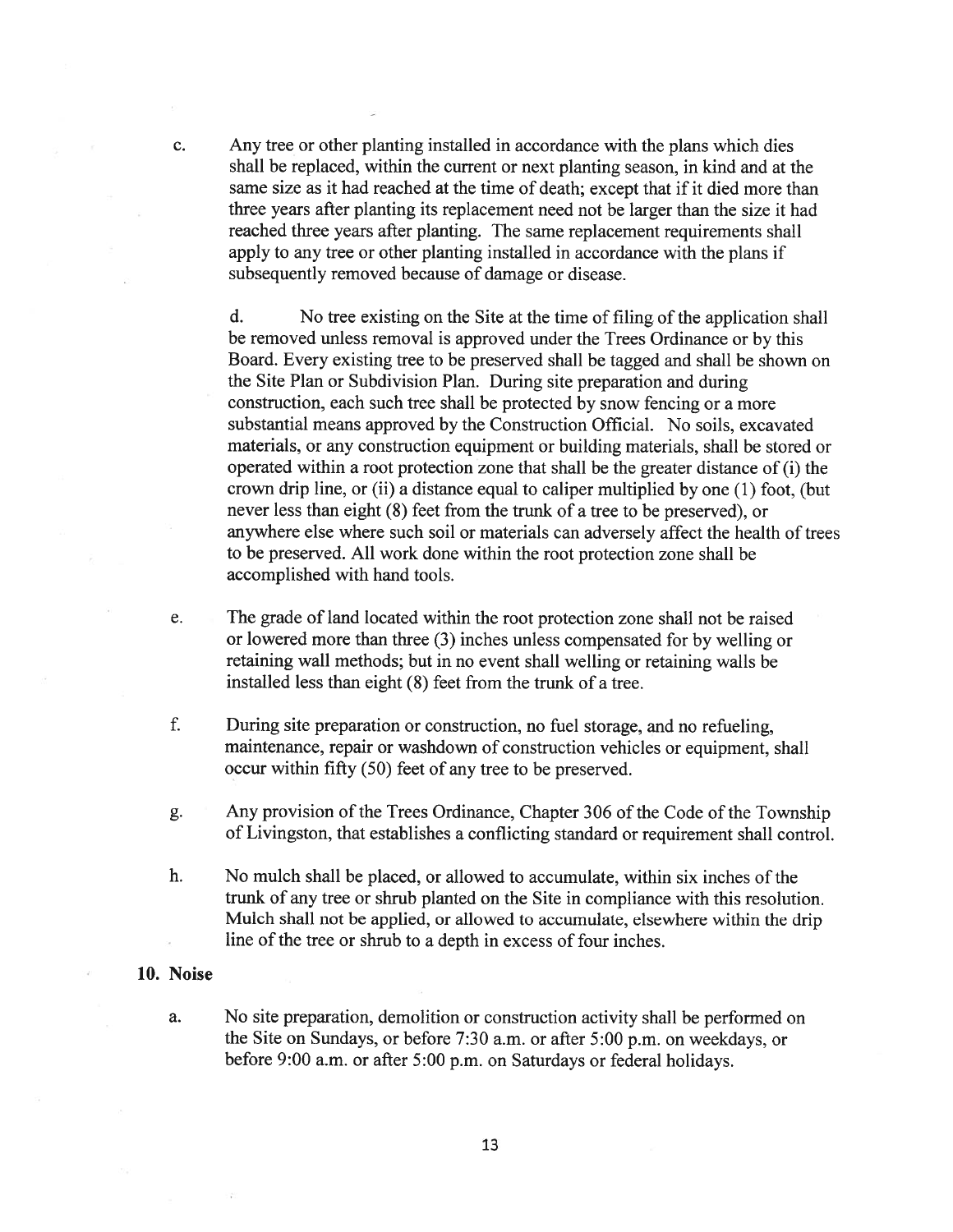- b. All vehicles and motorized machinery operated on the Site shall be equipped with properly operating mufflers.
- c. No site preparation, demolition or construction activity (other than authorized blasting) shall produce, at the property line, (i) continuous airborne sound at <sup>a</sup> sound level in excess of 65 dBa, or which has an octave band sound pressure level in decibels which exceeds the standards provided in <sup>32</sup> N.J.R. <sup>2230</sup> et. seq., or (ii) impulsive sound in air which has <sup>a</sup> peak sound pressure level in excess of 80 decibels, or (iii) impulsive sound in air which repeats more than four times in any hour and has <sup>a</sup> peak sound pressure level in excess of 50 decibels.
- d. Relief from these noise conditions may be permitted, temporarily, by the Township Engineer upon his finding that <sup>a</sup> circumstance constituting an emergency exists and necessitates such permission.

# 11. Other Governmental Approvals

- a. Applicant shall comply with all applicable Federal. State and local laws and regulations and obtain any other governmental approvals required for implementation of this application as approved. If any other governmental agency or authority grants <sup>a</sup> waiver of or variance from any law, rule or regulation. or imposes any condition or requirement, which affects this approval or any of the conditions contained herein, then this Board shall have the right to review such action as it relates to this Board's approval or conditions and to modify. amend or revoke its approval and/or conditions.
- b. No Township permit for demolition of any structure, or preparation of the Site or construction of any improvement shall be issued until proof of reques<sup>t</sup> for such required approvals and any action thereupon, shall have been presented to the Construction Official and the Board Secretary by the Applicant.

# 12. Paving and Sidewalks

- a. Applicant shall install the top course of street paving:
	- $(1)$  For residential development not later than the earlier of three  $(3)$  years after the issuance of the first Certificate of Occupancy or three (3) months after fifty percen<sup>t</sup> (50%) of residential units have received Certificates of Occupancy.
	- (2) For non-residential or mixed-use development, prior to issuance of the first Certificate of Occupancy.

b. All manholes, catch basins, and driveway curbs shall be ramped until the top course of street paving has been installed.

c. All sidewalks shall be constructed of concrete or of non-asphalt payers and shall be not less than four feet wide in <sup>a</sup> residence district or five feet wide in the Business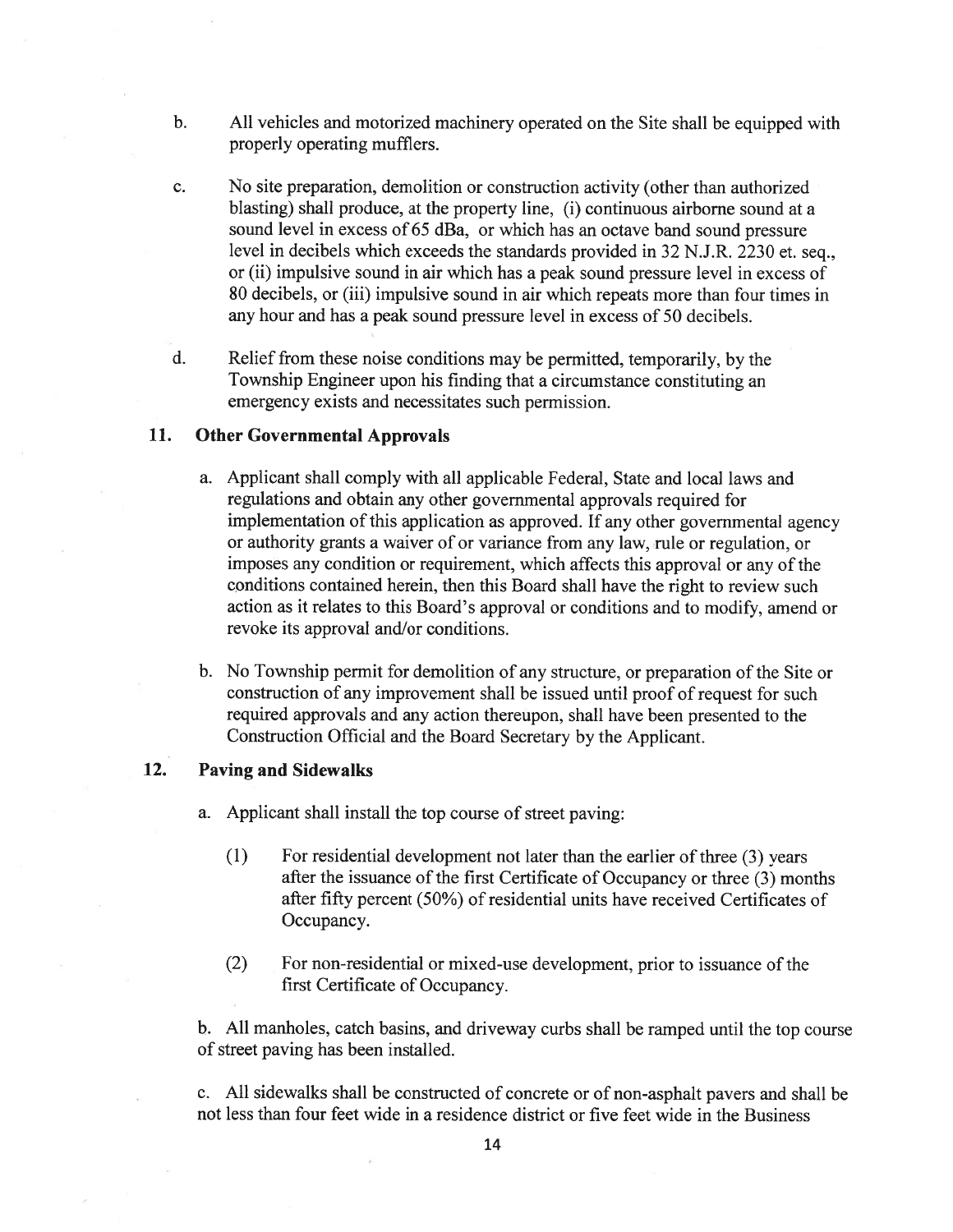Improvement District. Existing sidewalks that do not meet prior Township Code requirements shall be replaced to the standard for the new sidewalks.

### 13. Signs

The Board retains jurisdiction over any and all signs until the final Certificate of Occupancy has been issued.

#### 14. Traffic and Parking Safety and Enforcement

- a. At the time of applying for <sup>a</sup> building permit the Applicant shall submit proof of having filed <sup>a</sup> written reques<sup>t</sup> pursuan<sup>t</sup> to, and in accordance with. N.J.S.A. 39:5A-l, requesting that N.J.S.A. 39:1-1 et seq. be made applicable to the roads, streets, driveways, parking areas, etc. within the Site. The Applicant shall provide proof of the governmental action on such request to the Construction Official prior to issuance of the final Certificate of Occupancy.
- b. Lines of sight established for entrance and exit driveways of the Site shall be shown on the as-built site <sup>p</sup>lans, and no structures, trees or <sup>p</sup>lants that would interfere with such lines of sight shall be permitted at any time.
- c. All traffic and parking provisions in the approve<sup>d</sup> site <sup>p</sup>lans or otherwise required by the Board's resolution shall be accomplished prior to issuance of the first Certificate of Occupancy.
- d. The Applicant shall comply with State law and applicable Township ordinances regarding handicapped parking and shall maintain such spaces and all the traffic and parking signage and markings on the Site in goo<sup>d</sup> order and repair.

# 15. Utilities for Site Plans and Major Subdivisions

Applicant shall construct all utilities underground as required by law, and shall submit to the Engineering Department <sup>a</sup> written instrument from each serving utility evidencing full compliance with this condition and with Township Code § 170-73 .A.( 17) before issuance of any Certificate of Occupancy.

## 16. Wetlands

- a. Applicant shall insert on the final subdivision map and/or site <sup>p</sup>lan <sup>a</sup> metes and bounds description of all wetlands. wetlands transition areas, and buffers on the Site.
- b. Where applicable, each deed for <sup>a</sup> lot, and the subdivision <sup>p</sup>lat, shall contain the following language: "The lands designated herein contain wetlands and wetlands transition areas. There shall be no disturbance of any kind as to any wetlands or wetlands transition areas unless permitted by N.J.D.E.P. pursuan<sup>t</sup> to law, and Best Management Practices (as defined in N.J.A.C. 7:7A-l.4 or superseding requirements) for prevention or reduction of adverse impacts upon or pollution of